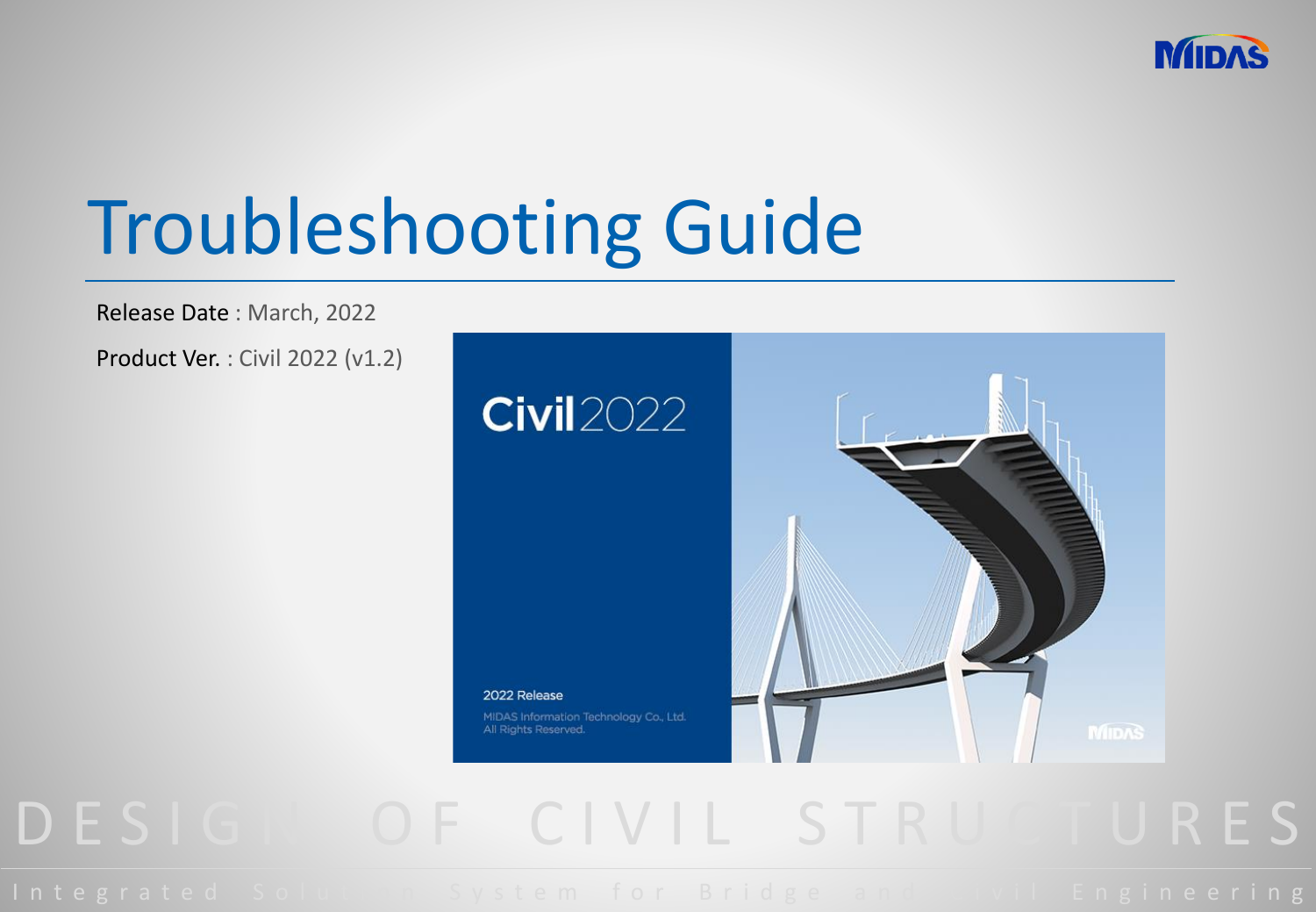## **Check list**

- **1. Display Settings**
- **2. Windows Update**
- **3. Driver**
- **4. Security (Admin right, DEP & Anti-virus, Firewall)**

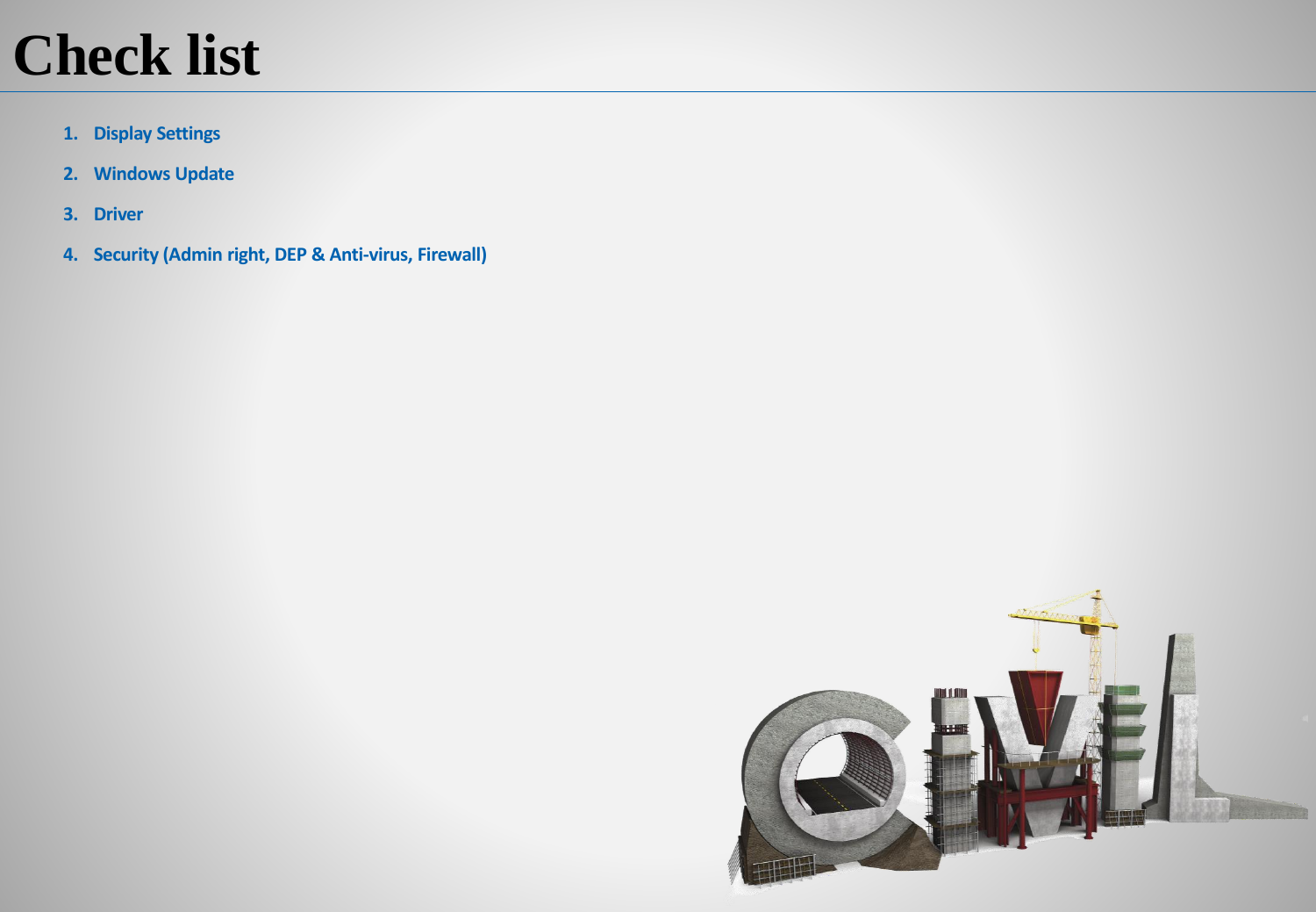## **1. Display Settings**

- A. Goto "Display Setting".
- B. Must keep "100%" for the size of text, apps, and other items.
- c. Restart the computer.

|   |                   | View<br>Sort by<br>Refresh             |        |   |
|---|-------------------|----------------------------------------|--------|---|
|   |                   | Paste<br>Paste shortcut<br>Undo Delete | Ctrl+Z |   |
| A |                   | NVIDIA Control Panel<br>New            |        | B |
|   | <b>STEP</b><br>ď. | Display settings<br>Personalize        |        |   |

| н |  |
|---|--|
|   |  |

### Scale and layout

| Change the size of text, apps, and other items |
|------------------------------------------------|
| 100%                                           |
|                                                |

Advanced scaling settings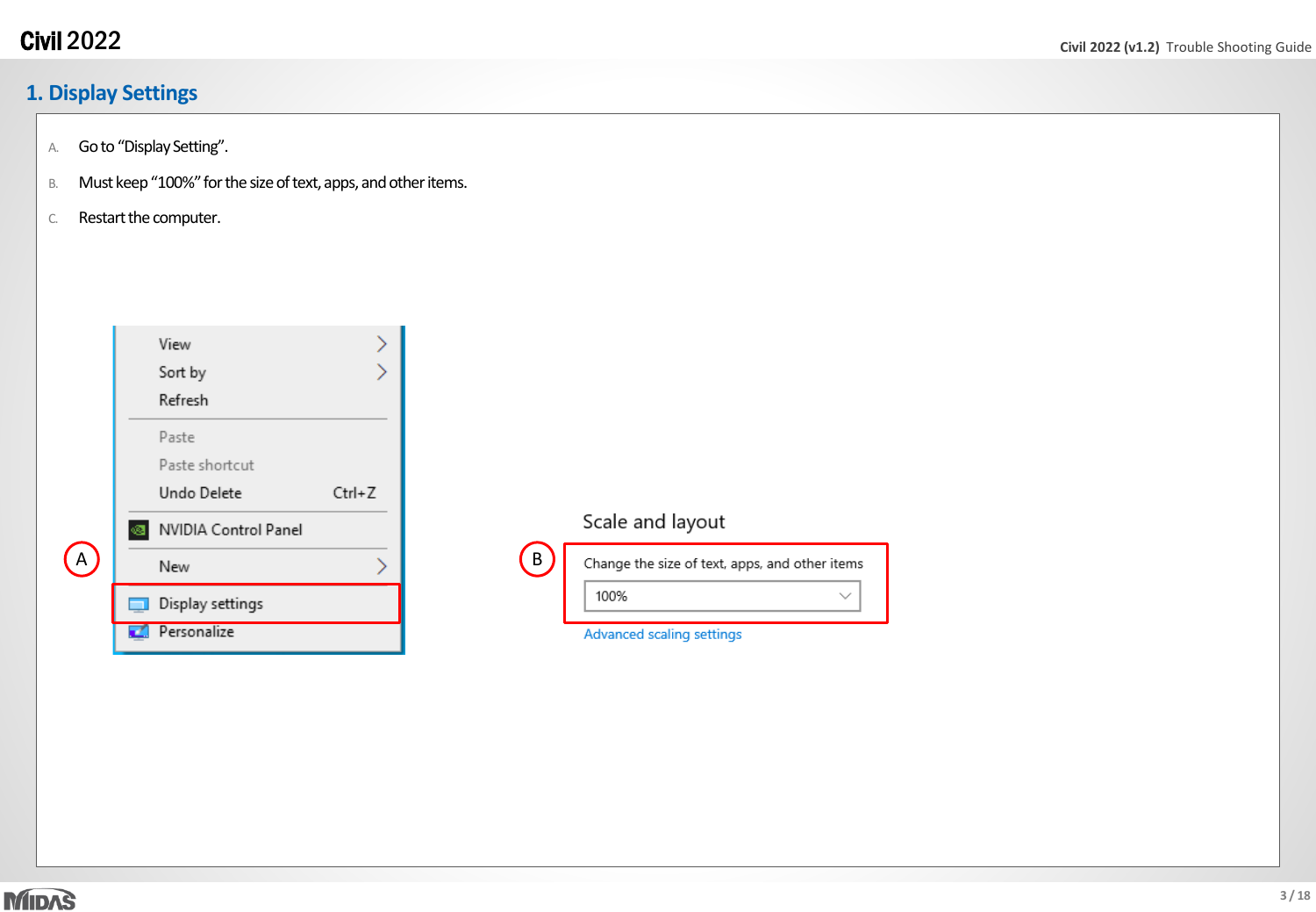### **2. Windows Update**

- A. Must keep up with the latest updates of windows. There are required package must be installed to run the software. After software installation, you can find the file to install Redistributable package manually in the installation folder > **VC++ 2008~2015 Redistributable Package**.
- B. Go to Control Panel > Program and Features, to make sure the redistributable package has been installed property. Visual C++ Redistributable Package. This is one of the window updates.
- C. Install "Microsoft .NET Framework 3.5" and ".NET framework 4.5". They can be obtained at Microsoft website.
- D. Go to Control Panel > Programs > Turn Windows Features on or off, to make sure .NET Framework 3.5 checked on.

| This PC > Local Disk (C:) > Program Files > MIDAS > midas Civil(0314)_Install >                                            |              | $\sim$ $\sim$<br>Name                                                                                                                                                                                                                                                                                                                                                                                                                                                                                    |                         |
|----------------------------------------------------------------------------------------------------------------------------|--------------|----------------------------------------------------------------------------------------------------------------------------------------------------------------------------------------------------------------------------------------------------------------------------------------------------------------------------------------------------------------------------------------------------------------------------------------------------------------------------------------------------------|-------------------------|
| $\overline{\phantom{a}}$<br>$\mathsf{A}$<br>lame<br>VC++ 2008 Redistributable Package<br>VC++ 2012 Redistributable Package | $\mathsf{C}$ | Net FrameWork 4.5<br><b>El Ann</b><br>Microsoft .NET Framework 3.5                                                                                                                                                                                                                                                                                                                                                                                                                                       |                         |
| VC++ 2015 Redistributable Package                                                                                          |              | Important! Selecting a language below will dynamically change the complete page content to that language.<br>English<br>Download<br>Select Language:                                                                                                                                                                                                                                                                                                                                                     |                         |
|                                                                                                                            |              | Microsoft .NET Framework 3.5 contains many new features building incrementally upon<br>.NET Framework 2.0 and 3.0, and includes .NET Framework 2.0 service pack 1 and .NET<br>Framework 3.0 service pack<br>D<br>Windows Features<br>$\Box$<br>$-$<br>Programs and Features                                                                                                                                                                                                                              | $\times$                |
|                                                                                                                            |              | Ğ<br>Uninstall a program   Turn Windows features on or off   View installed up<br>Turn Windows features on or off<br>Run programs made for previous versions or windows Throw Keinstall a progr<br>To turn a feature on, select its check box. To turn a feature off, clear its<br>check box. A filled box means that only part of the feature is turned on.<br>Default Programs<br><b>І7</b><br>Change default settings for media or devices<br>$\Box$<br>INET Framework 3.5 (includes .NET 2.0 and 3.0 | ℯ                       |
|                                                                                                                            |              | Windows Communication Foundation HTTP Activation<br>☑<br>☑<br>Windows Communication Foundation Non-HTTP Actival<br><b>ED</b> .NET Framework 4.8 Advanced Services<br>Active Directory Lightweight Directory Services<br>$\Box$<br>$\Box$<br>Containers<br>Data Center Bridging<br>□<br>Device Lockdown<br>$\blacksquare$<br><b>Guarded Host</b><br>$\Box$<br>$\blacksquare$<br>Hyper-V<br>$\triangleright$<br>Internet Explorer 11<br>$\epsilon$<br>OK                                                   | $\rightarrow$<br>Cancel |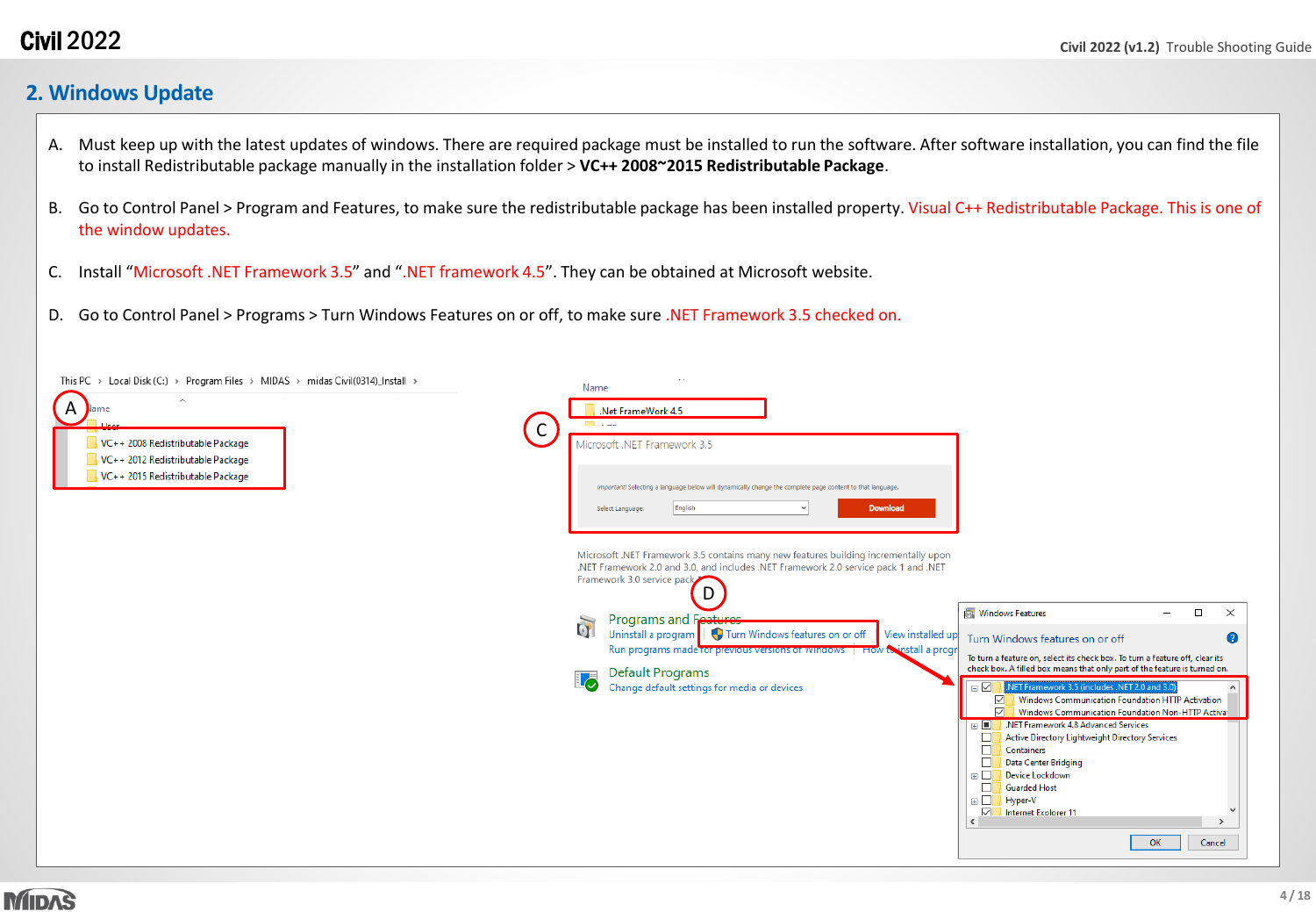#### **3. Driver – Vector Draw**

A. In order to use CAD based function, Vector Draw must be installed. MIDAS support Vector Draw 3.x and can find in the installation folder. This driver will be installed automatically, but sometimes , it might not work properly because of the incompatible issue with the other types of driver. In this case, you should uninstall and reinstall Vector Draw.

| Name                      |                                   | Date modifie  |
|---------------------------|-----------------------------------|---------------|
|                           | Net FrameWork 4.5                 | 2022-03-28    |
| AGS                       |                                   | 2022-03-28 \$ |
| <b>D</b> base             |                                   | 2022-03-28    |
| DgnLanguage               |                                   | 2022-03-28    |
| DgnPlugIn                 |                                   | 2022-03-28 \$ |
| <b>Excel Base File</b>    |                                   | 2022-03-28 \$ |
| <b>Html</b>               |                                   | 2022-03-28    |
| Language                  |                                   | 2022-03-28    |
| Manual                    |                                   | 2022-03-28 \$ |
| <b>Material Model</b>     |                                   | 2022-03-28    |
| midas GSD                 |                                   | 2022-03-28    |
|                           | midas link for Revit Structure    | 2022-03-28    |
|                           | midas link for Tekla Structure    | 2022-03-28    |
| <b>Protection drivers</b> |                                   | 2022-03-28    |
| <b>Resources</b>          |                                   | 2022-03-28    |
| <b>SeisDevCtrl</b>        |                                   | 2022-03-28 \$ |
| skins                     |                                   | 2022-03-28 \$ |
| <b>Tutorial</b>           |                                   | 2022-03-28    |
| User                      |                                   | 2022-03-28    |
|                           | VC++ 2008 Redistributable Package | 2022-03-28    |
|                           | VC++ 2012 Redistributable Package | 2022-03-28    |
| Д                         | VC++ 2015 Redistributable Package | 2022-03-28    |
| <b>Vector Draw</b>        |                                   | 2022-03-28    |
| Verification              |                                   | 2022-03-28    |

This PC > Local Disk (C:) > Program Files > MIDAS > midas C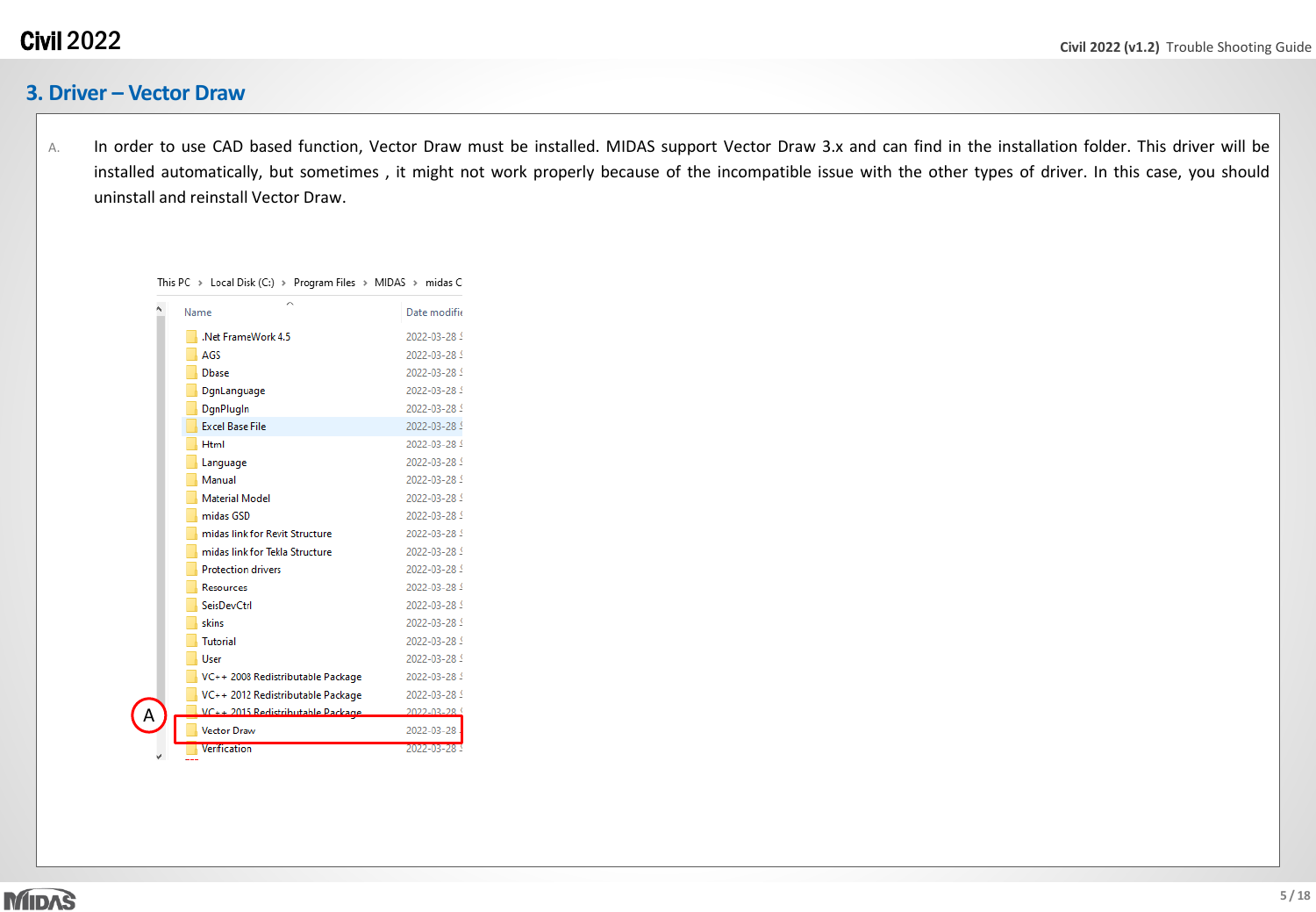## **3. Driver – Graphic Driver**

A. Go to Control Panel > Hardware and Sound > Device Manager, you can check the Graphic Card and the Drivder. Must keep up with the latest update for your graphic card. We would like to recommend you to access the official website of the graphic card provider to obtain the latest driver for AMD or NVIDIA.





 $0.0101010$